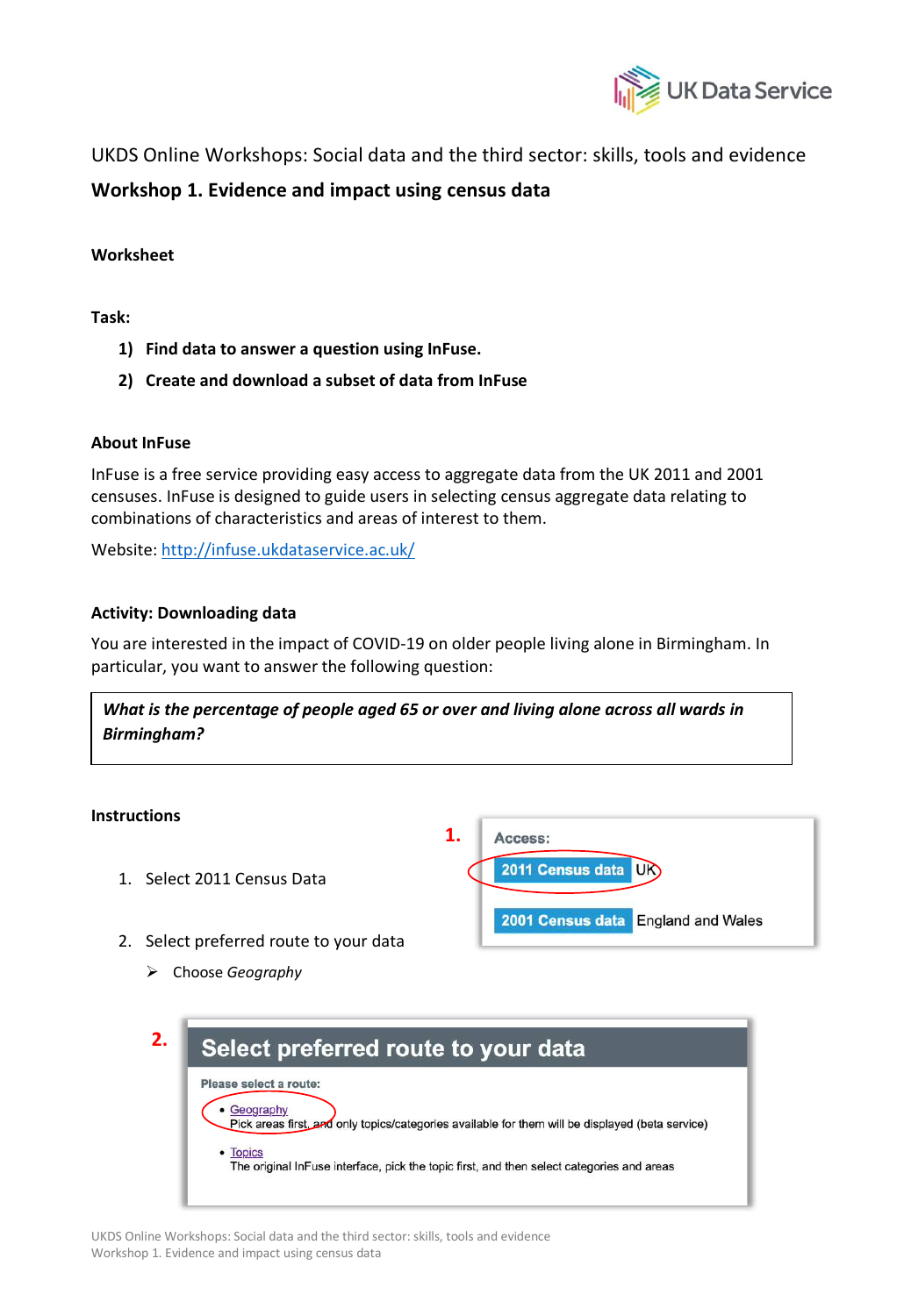

- 4. Select Topic/Categories
	- Ø Select *Household composition*
	- Ø Detail of topic displays, select *Next*
	- Ø Expand *One person household* with +
	- Ø Select:
		- 1. Total Household composition
		- 2. One person household
		- 3. Aged 65 and over
	- Ø Select *Add*, Select *Next*





UKDS Online Workshops: Social data and the third sector: skills, tools and evidence Workshop 1. Evidence and impact using census data